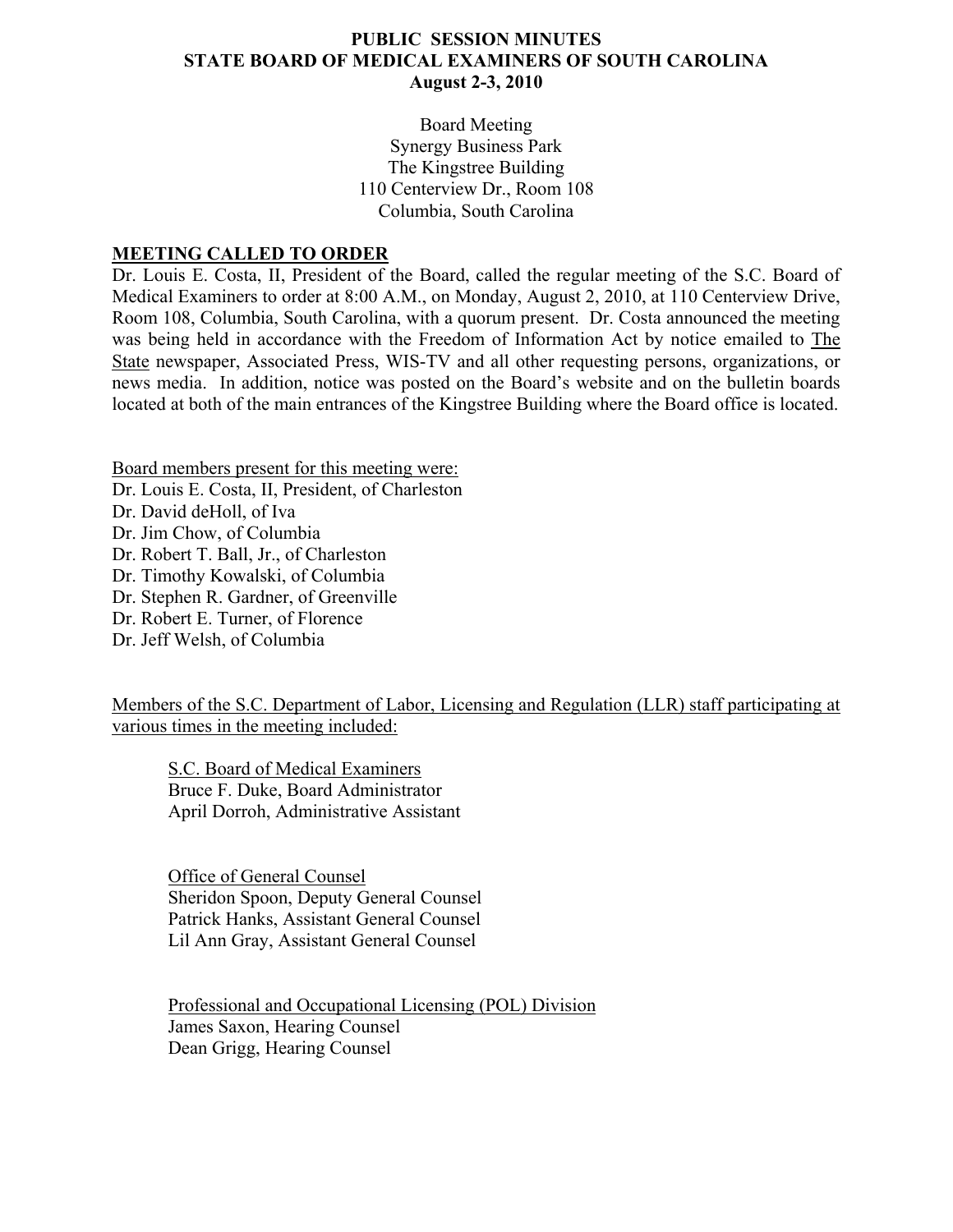# **REVIEW/APPROVAL OF AGENDA**

An agenda for this meeting was reviewed and approved.

## **REVIEW/APPROVAL OF MINUTES FROM MAY 2010 BOARD MEETING:**

 $\mathcal{L}_\mathcal{L} = \{ \mathcal{L}_\mathcal{L} = \{ \mathcal{L}_\mathcal{L} = \{ \mathcal{L}_\mathcal{L} = \{ \mathcal{L}_\mathcal{L} = \{ \mathcal{L}_\mathcal{L} = \{ \mathcal{L}_\mathcal{L} = \{ \mathcal{L}_\mathcal{L} = \{ \mathcal{L}_\mathcal{L} = \{ \mathcal{L}_\mathcal{L} = \{ \mathcal{L}_\mathcal{L} = \{ \mathcal{L}_\mathcal{L} = \{ \mathcal{L}_\mathcal{L} = \{ \mathcal{L}_\mathcal{L} = \{ \mathcal{L}_\mathcal{$ 

## **A motion was made to approve the Minutes with amendments by Dr. Kowalski. Dr. Turner seconded the motion and it was unanimously passed.**

## **PA COMMITTEE MEETING RECOMMENDATIONS**

**Dr. William Hueston, Chairman of the Physician Assistants Advisory Committee appeared and presented recommendations from the Committee.** 

**PA Committee Meeting** 

**July 9, 2010 From: S.C. Physician Assistant Committee** 

**The committee members participating were as follows: Mr. Keith Stewart; Dr. William Hueston; Robert T. Ball Jr., M.D.; Harold Harvey; Philip Latham. Staff participating was Melissa Fulton, Administrative Assistant; Bruce Duke, Administrator and Sheridon Spoon, Legal Counsel.** 

**The meeting was called to order at the appointed time of 2:00 p.m. It was noted that LLR announced the meeting time through the proper public channels. Committee members were distributed an agenda and minutes from the April 9, 2010 meeting prior to the meeting.** 

**Minutes/recommendations from April 9, 2010 meeting were approved as written without concern.** 

**Recommendations and Requests for Committee Opinion:** 

**1. Matthew Earl Kyer, P.A. and his supervising physician, Dr. Michael Bryan Denenberg requested OJT-10-10-10 of performing Thorancentesis** 

**After discussion, it was decided to approve the OJT request.** 

**2. Holly Blumenfeld Carter, P.A. and her supervising physician, Dr. Marguerite Ann Germain requested OJT /Additional tasks.** 

**After discussion it was decided it was best through an OJT 5 Observing -5 Assisting -5 Performing to approve the request of Laser Treatments.**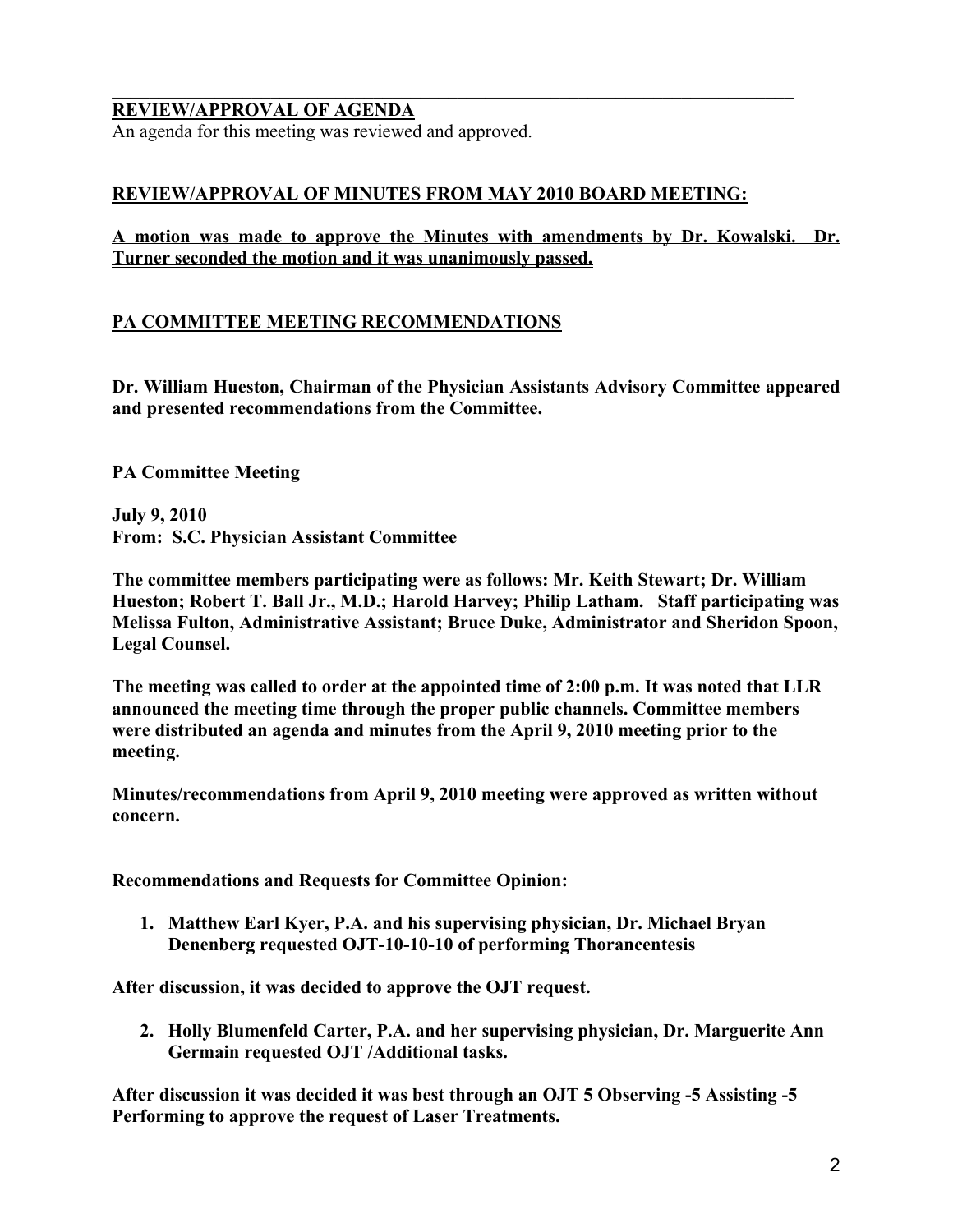**3. Ashley Lenore Smith, P.A. and her supervising physician, Dr. Arthur Wilkoszewski requested off-site practice. The mileage and travel time would be 2 miles and 5 minutes.** 

**After discussion it was approved with the condition that the physician be present at least 20% of the time.** 

 $\mathcal{L}_\mathcal{L} = \{ \mathcal{L}_\mathcal{L} = \{ \mathcal{L}_\mathcal{L} = \{ \mathcal{L}_\mathcal{L} = \{ \mathcal{L}_\mathcal{L} = \{ \mathcal{L}_\mathcal{L} = \{ \mathcal{L}_\mathcal{L} = \{ \mathcal{L}_\mathcal{L} = \{ \mathcal{L}_\mathcal{L} = \{ \mathcal{L}_\mathcal{L} = \{ \mathcal{L}_\mathcal{L} = \{ \mathcal{L}_\mathcal{L} = \{ \mathcal{L}_\mathcal{L} = \{ \mathcal{L}_\mathcal{L} = \{ \mathcal{L}_\mathcal{$ 

**Physician Assistants issued Temporary licenses and have been interviewed and approved for Permanent Licenses.** 

**After review and discussion of amended/modified scopes, a motion was made to approve all 51 applicants for permanent licensure. Motion Passed** 

**Scope of Practice Guidelines approved by Stephen R Gardner, M.D.** 

**After review it was decided to approve all 5 Scopes that had been reviewed and approved by Stephen Gardner, M.D.** 

**Scope of Practice Guidelines approved by Harold Harvey, P.A.** 

**After review it was decided to approve all 6 Scopes that had been reviewed and approved by Harold Harvey, P.A.** 

**Scope of Practice Guidelines approved by Reamer Bushhardt, P.A.** 

**After review it was decided to approve all 5 Scopes that had been reviewed and approved by Reamer Bushhardt, P.A.** 

**Scope of Practice Guidelines approved by William Hueston, M.D.** 

**After review it was decided to approve all 13 Scopes that had been reviewed and approved by William Hueston, M.D.** 

**Scope of Practice Guidelines approved by Keith Stewart, P.A.** 

**After review it was decided to approve all 4 Scopes that had been review and approved by Keith Stewart, P.A.** 

**Mr. Harold Harvey made a motion to adjourn and Mr. Stewart seconded the motion. An announcement of upcoming meeting was made:** 

**The next meeting is scheduled for October 8, 2010 2:00 P.M.** 

**Dr. Ball made a motion to approve the Physician Assistant's Advisory Committee recommendations. Dr. Kowalski seconded the motion and it was unanimously passed.**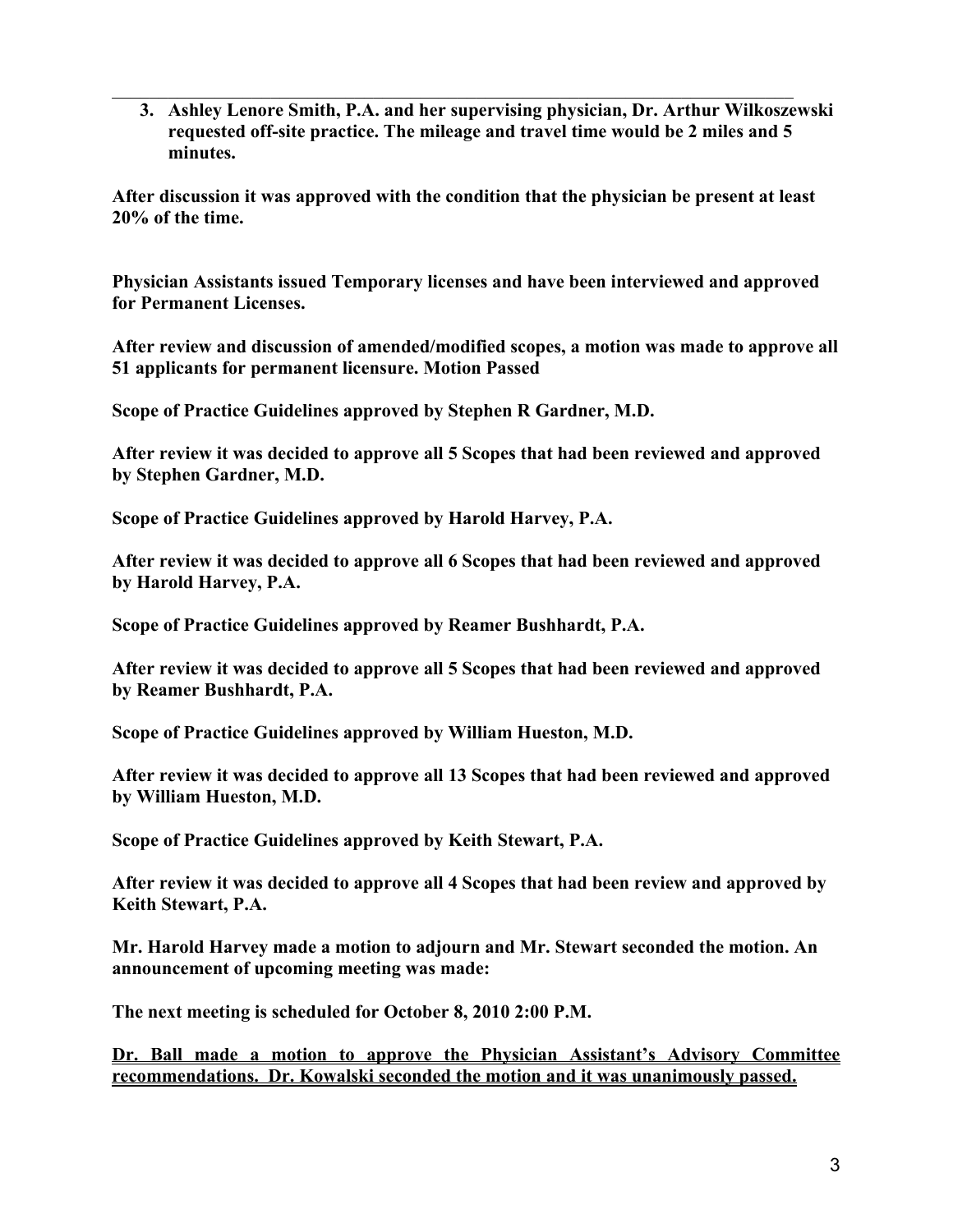#### **APPLICANT INTERVIEWS**

**Mr. Duke, along with Ms. Eason and Ms. Watson asked the Board to consider various aspects of the physician and physician assistant applicant interview processes. After a lengthy discussion the Board agreed to the following:** 

 $\mathcal{L}_\mathcal{L} = \{ \mathcal{L}_\mathcal{L} = \{ \mathcal{L}_\mathcal{L} = \{ \mathcal{L}_\mathcal{L} = \{ \mathcal{L}_\mathcal{L} = \{ \mathcal{L}_\mathcal{L} = \{ \mathcal{L}_\mathcal{L} = \{ \mathcal{L}_\mathcal{L} = \{ \mathcal{L}_\mathcal{L} = \{ \mathcal{L}_\mathcal{L} = \{ \mathcal{L}_\mathcal{L} = \{ \mathcal{L}_\mathcal{L} = \{ \mathcal{L}_\mathcal{L} = \{ \mathcal{L}_\mathcal{L} = \{ \mathcal{L}_\mathcal{$ 

**To not allow applicants to change assigned Board members without first notifying staff and first ensuring that a true hardship was the reason for a change.** 

**Staff will revise the interview letter to applicants informing them that the applicant personally would be responsible for scheduling the interview.** 

**Staff will contact directors of training programs to advise that Board members would conduct interviews for applicants attempting to obtain a permanent license at the various training programs in South Carolina at designated times (June, etc).** 

**Physician assistants and their supervisors would require a face to face interview with a Board member unless the physician assistant had at least six months of experience in South Carolina and the supervisory physician had experience supervising physician assistants. If these conditions are met then the interview process could be conducted by telephone.** 

**The Board also discussed the utility of using videoconferencing technology to conduct applicant interviews. After discussion the Board agreed to allow videoconferencing interviews under the following conditions:** 

 **Applicant has to reside and practice at least 500 miles from South Carolina** 

 **Applicant will not prescribe** 

 **Applicant will have an unblemished (yes answers, etc) application.** 

**Applicant will be responsible for all logistical and practical concerns, as well as any costs associated with interview** 

 **Applicant will be required to take and pass a post-interview written test** 

**Individual Board members have complete discretion whether to grant video conferencing interviews.** 

**The Board discussed and concurred that the basic principle of the practice of telemedicine should be considered purely consultative to an actively practicing licensed physician physically located in South Carolina, and providing patient specific services.**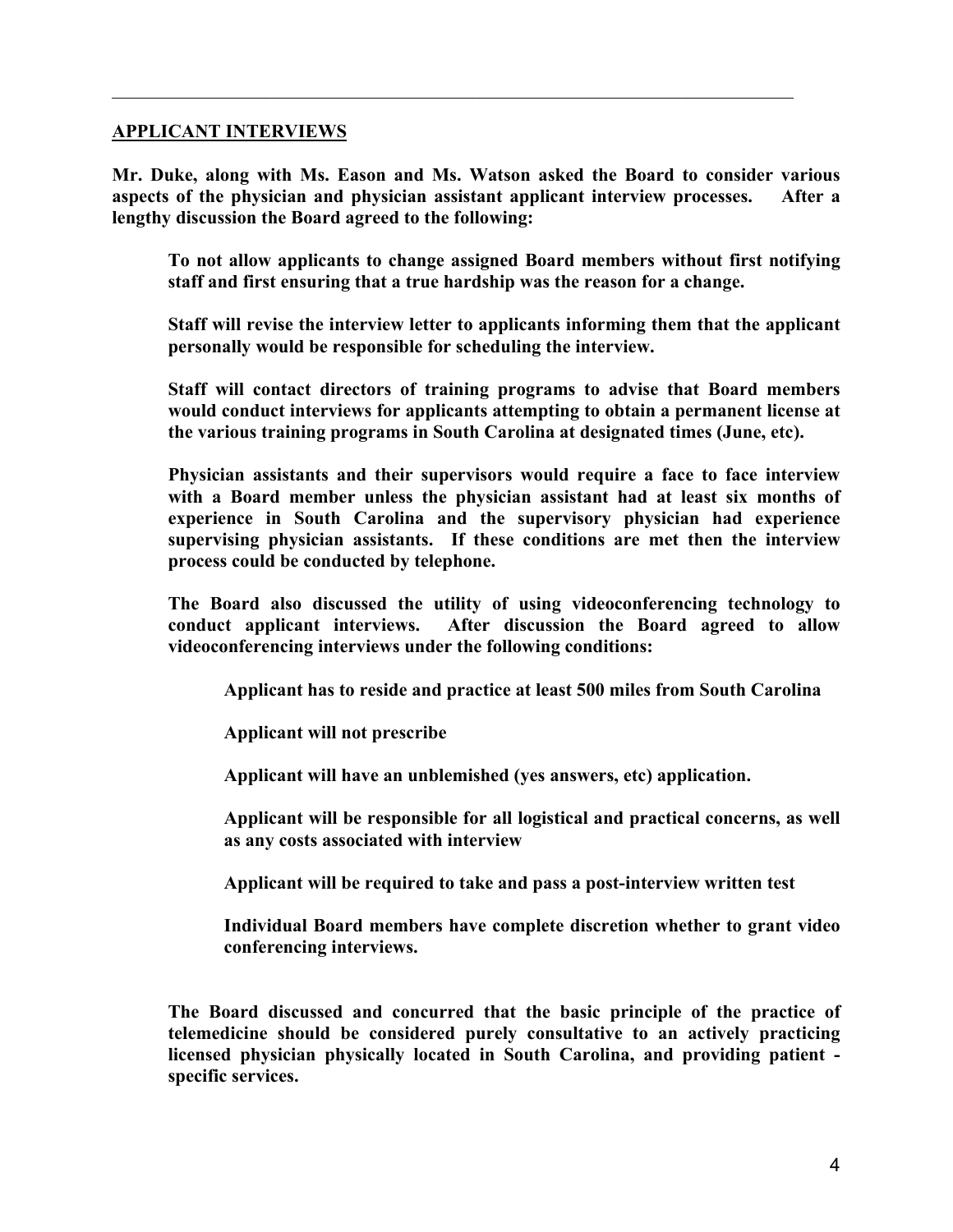# **FINAL ORDER HEARINGS**

**A motion was made and passed for the Board to go into Executive Session to conduct Final Order Hearings.** Each hearing was held in Executive Session, and a transcript of each hearing, as well as the Board's Final Order, are on file at the Board Office. After testimony for each case, the Board entered a private deliberative session. No votes were made or actions taken while the Board was in Executive Session. **A motion was made and passed to return to Public Session and the Board voted on the following sanctions after each Final Order Hearing:**

 $\mathcal{L}_\mathcal{L} = \{ \mathcal{L}_\mathcal{L} = \{ \mathcal{L}_\mathcal{L} = \{ \mathcal{L}_\mathcal{L} = \{ \mathcal{L}_\mathcal{L} = \{ \mathcal{L}_\mathcal{L} = \{ \mathcal{L}_\mathcal{L} = \{ \mathcal{L}_\mathcal{L} = \{ \mathcal{L}_\mathcal{L} = \{ \mathcal{L}_\mathcal{L} = \{ \mathcal{L}_\mathcal{L} = \{ \mathcal{L}_\mathcal{L} = \{ \mathcal{L}_\mathcal{L} = \{ \mathcal{L}_\mathcal{L} = \{ \mathcal{L}_\mathcal{$ 

**Dayna Hughes, M.D. 2006 – 346 Final Order Hearing**

**A motion was made by Dr. Kowalski as follows:** 

- **Public Reprimand**
- **Indefinite Participation in the Recovering Professional Program**
- **Completion of a Professional Evaluation as approved by the Board prior to the return to any active practice**
- **Proof of Clinical competency must be provided with a strong suggestion for Board Certification**
- **Up to date CME's**
- **\$ 565.00 Court Cost to be paid within one year**
- **Reappearance required before the Board**
- **Quarterly reporting from treating Psychiatrist**

**Motion Seconded by Dr. Gardner** 

**Dr. Ball Dissented** 

**Motion Carries**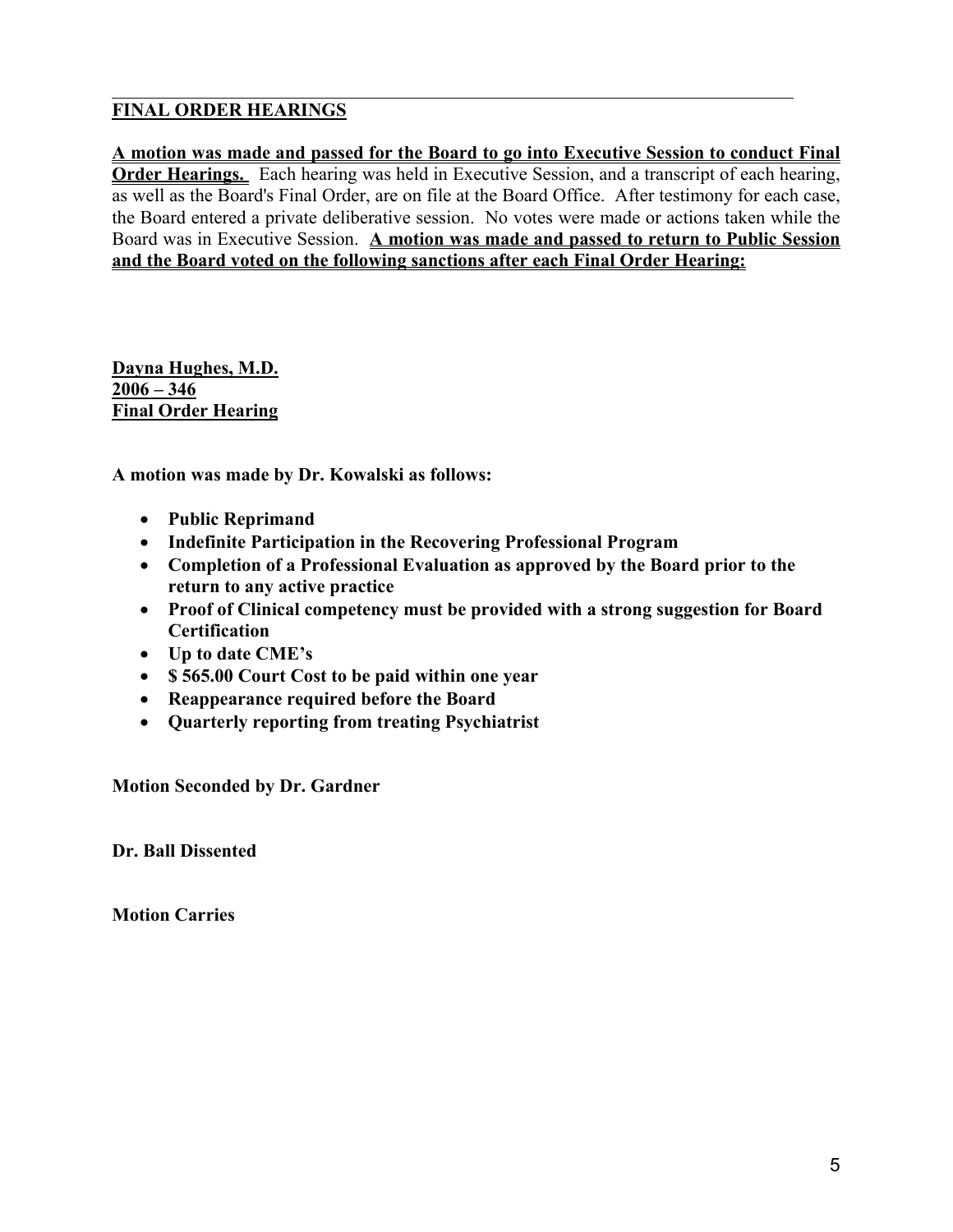**A motion was made by Dr. Kowalski as follows:** 

• **Not to accept the Consent Agreement as written but would consider an agreement that included the following:** 

 $\mathcal{L}_\mathcal{L} = \{ \mathcal{L}_\mathcal{L} = \{ \mathcal{L}_\mathcal{L} = \{ \mathcal{L}_\mathcal{L} = \{ \mathcal{L}_\mathcal{L} = \{ \mathcal{L}_\mathcal{L} = \{ \mathcal{L}_\mathcal{L} = \{ \mathcal{L}_\mathcal{L} = \{ \mathcal{L}_\mathcal{L} = \{ \mathcal{L}_\mathcal{L} = \{ \mathcal{L}_\mathcal{L} = \{ \mathcal{L}_\mathcal{L} = \{ \mathcal{L}_\mathcal{L} = \{ \mathcal{L}_\mathcal{L} = \{ \mathcal{L}_\mathcal{$ 

- ¾ **Temporary suspension would be ended, followed by a suspension that would be stayed upon payment of costs**
- ¾ **No fine**
- ¾ **Adequate proof satisfactory to the Board of current clinical competence due to amount of time out of practice to include AGOC requirements for maintenance of certification**
- ¾ **Proof of up to date CME's**
- ¾ **Quarterly reports from Psychiatrist**

**Motion Seconded by Dr. Gardner** 

**All in favor** 

**Motion carries** 

**Roslyn Harris, M.D. 2009 – 273 Final Order Hearing**

**A motion was made by Dr. Turner as follows:** 

- **Public Reprimand**
- **Suspension stayed upon payment of fine of \$1,000.00 and Court cost of \$675.00**
- **Ethics course to be completed within six months**
- **Psychological evaluation that is approved by the Board to be completed within six months**

**Motion seconded by Dr. Kowalski** 

**Dr. Gardner abstained** 

**Motion carries**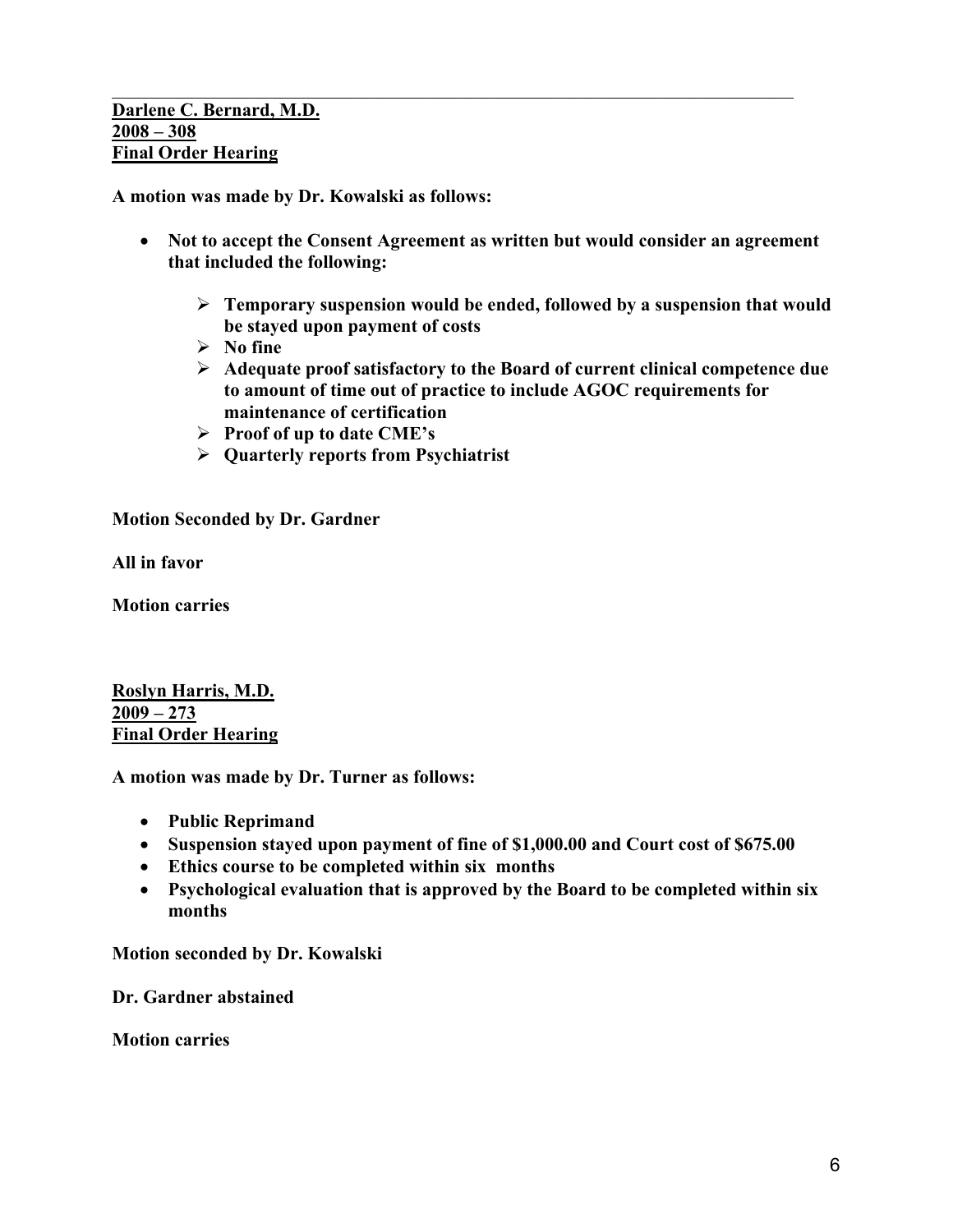# **TELEHEALTH MEDICAL CONSULTS**

**Representative Richard Chalk, along with Michael Iaquinta, President of Integrated Select presented to the Board a program (see attachment) of medical care based on telephone communications between physician and patient. They told the Board the program is called Teladoc with 270 Board certified physicians and 1.8 million patients throughout the United States. Additionally, if implemented, patients would be talking to physicians located in South Carolina.** 

 $\mathcal{L}_\mathcal{L} = \{ \mathcal{L}_\mathcal{L} = \{ \mathcal{L}_\mathcal{L} = \{ \mathcal{L}_\mathcal{L} = \{ \mathcal{L}_\mathcal{L} = \{ \mathcal{L}_\mathcal{L} = \{ \mathcal{L}_\mathcal{L} = \{ \mathcal{L}_\mathcal{L} = \{ \mathcal{L}_\mathcal{L} = \{ \mathcal{L}_\mathcal{L} = \{ \mathcal{L}_\mathcal{L} = \{ \mathcal{L}_\mathcal{L} = \{ \mathcal{L}_\mathcal{L} = \{ \mathcal{L}_\mathcal{L} = \{ \mathcal{L}_\mathcal{$ 

**Mr. Iaquinta said the program works in the following manner:** 

 **Patient calls call center and makes their medical complaint** 

 **A medical history is taken over the phone or online and sent to the physician** 

**Physician reviews and calls the patient for a consultation, diagnosis, treatment plan and if necessary prescribes medications (non-controlled substances)** 

**He also told the Board that the program does not cover emergent situations** 

**Mr. Chalk and Mr. Iaquinta asked if this program would be acceptable under current State Law, specifically as it pertains to what constitutes a proper physician-patient relationship and prescribing.** 

**Dr. Costa indicated that the Board wanted to get input from other interested parties before making any decision on this proposal.** 

# **OGC-OIE REPORTS**

**Mr. Hanks from the Office of General Counsel gave the Board an update of cases on appeal** 

**Mr. Dorman and Mr. Faglie from the Office of Investigations and Enforcement gave a statistical report to the Board regarding investigations and recommendations from the Investigative Review Committee**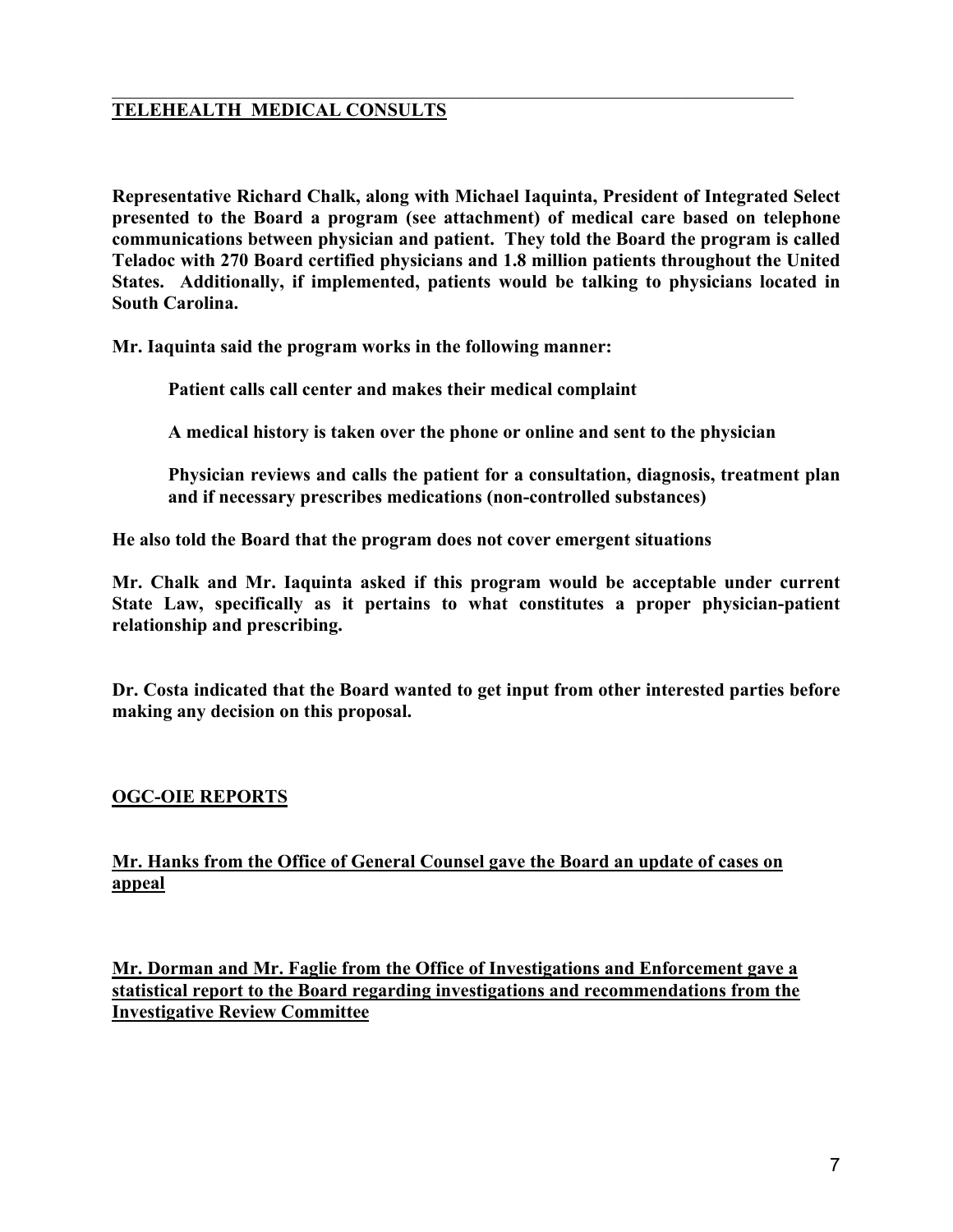# **Recommendation from IRC for Dismissal**

**Cases 1-7** 

**Dr. Ball moved to accept and Dr. Kowalski seconded the motion**

 $\mathcal{L}_\mathcal{L} = \{ \mathcal{L}_\mathcal{L} = \{ \mathcal{L}_\mathcal{L} = \{ \mathcal{L}_\mathcal{L} = \{ \mathcal{L}_\mathcal{L} = \{ \mathcal{L}_\mathcal{L} = \{ \mathcal{L}_\mathcal{L} = \{ \mathcal{L}_\mathcal{L} = \{ \mathcal{L}_\mathcal{L} = \{ \mathcal{L}_\mathcal{L} = \{ \mathcal{L}_\mathcal{L} = \{ \mathcal{L}_\mathcal{L} = \{ \mathcal{L}_\mathcal{L} = \{ \mathcal{L}_\mathcal{L} = \{ \mathcal{L}_\mathcal{$ 

**All in Favor**

**Motion Carries**

**Recommendation from IRC for Formal Complaint** 

**Cases 8-13** 

**Dr. deHoll moved to accept and Dr. Chow seconded the motion**

**All in Favor**

**Motion Carries**

**Staff advised the Board to carry over case 14** 

**Dr. Costa moved to accept and Dr. Kowalski seconded the motion**

**All in Favor**

**Motion Carries**

**Recommendation from IRC for Letters of Caution** 

**Cases 15-20** 

**Dr. Ball moved to accept and Dr. Welsh seconded the motion**

**All in favor**

**Motion Carries**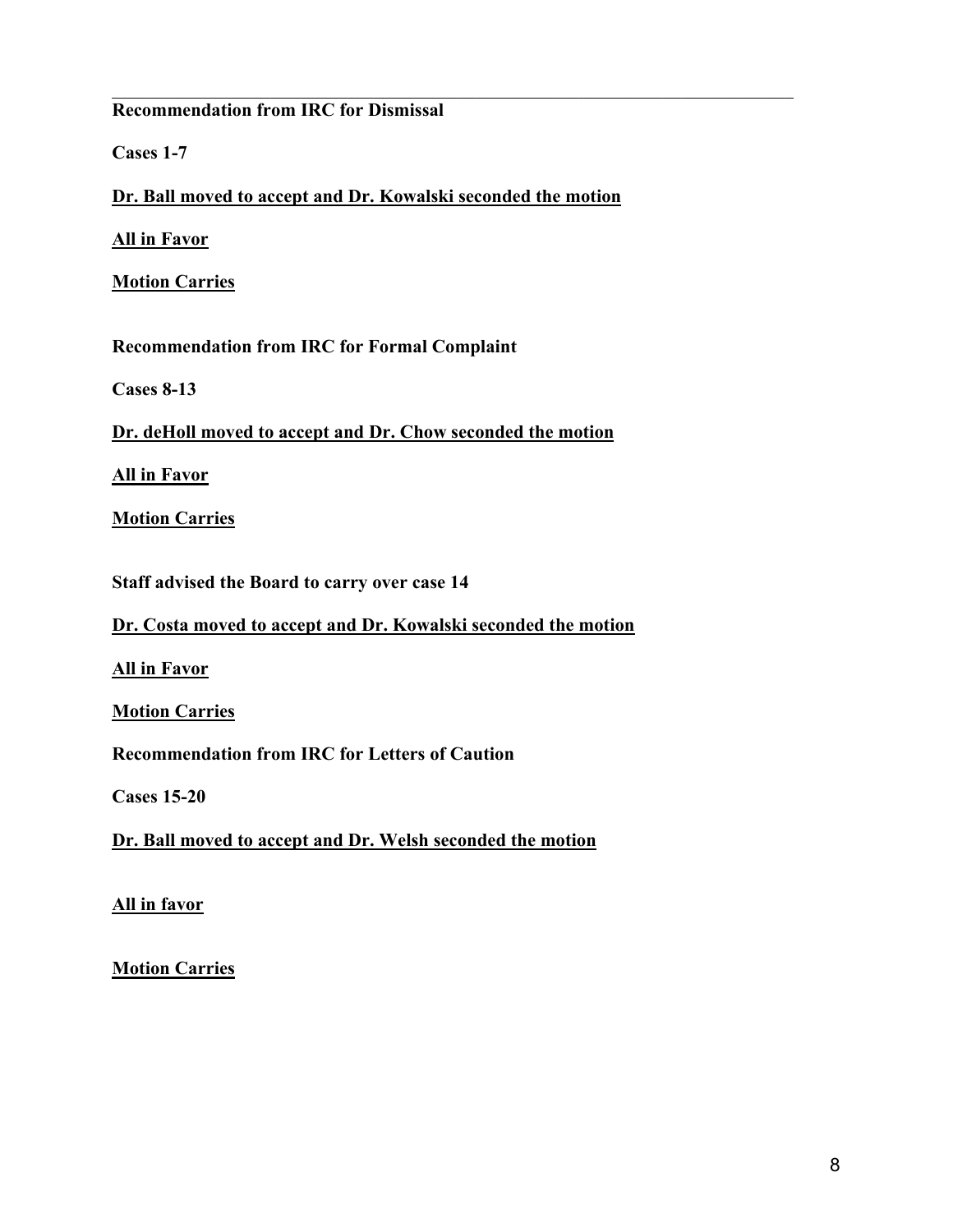## **TEN YEAR RULE**

**Mr. Duke asked the Board to decide whether Maintenance of Certification (MOC) programs for some American Board of Medical Specialties' (ABMS) Boards satisfied the Board's requirement for licensure. Specifically, most ABMS Boards are implementing MOC programs that require members to satisfy various requirements on an ongoing basis, as opposed to the traditional method of taking a recertification tests every 7-10 years. After discussion the Board agreed that this type of MOC will satisfy the Board's requirement for licensure.** 

 $\mathcal{L}_\mathcal{L} = \{ \mathcal{L}_\mathcal{L} = \{ \mathcal{L}_\mathcal{L} = \{ \mathcal{L}_\mathcal{L} = \{ \mathcal{L}_\mathcal{L} = \{ \mathcal{L}_\mathcal{L} = \{ \mathcal{L}_\mathcal{L} = \{ \mathcal{L}_\mathcal{L} = \{ \mathcal{L}_\mathcal{L} = \{ \mathcal{L}_\mathcal{L} = \{ \mathcal{L}_\mathcal{L} = \{ \mathcal{L}_\mathcal{L} = \{ \mathcal{L}_\mathcal{L} = \{ \mathcal{L}_\mathcal{L} = \{ \mathcal{L}_\mathcal{$ 

## **CLOSING PRACTICE ISSUES**

**South Carolina State Senator John Scott (Richland County) asked the Board to consider the following: (see attachment)** 

**When a physician leaves a medical practice:** 

 **Direct medical practices to give patients their records when requested** 

 **Inform patients where their departed physician is presently practicing** 

**After discussion the Board decided that current policy and law covered these situations, as physicians are required to notify patients and the Board when leaving a practice and /or changing addresses. Additionally, State law requires physicians to provide patients copies of their records when requested.** 

#### **ADJOURN**

**The Board adjourned at 5:50 pm.**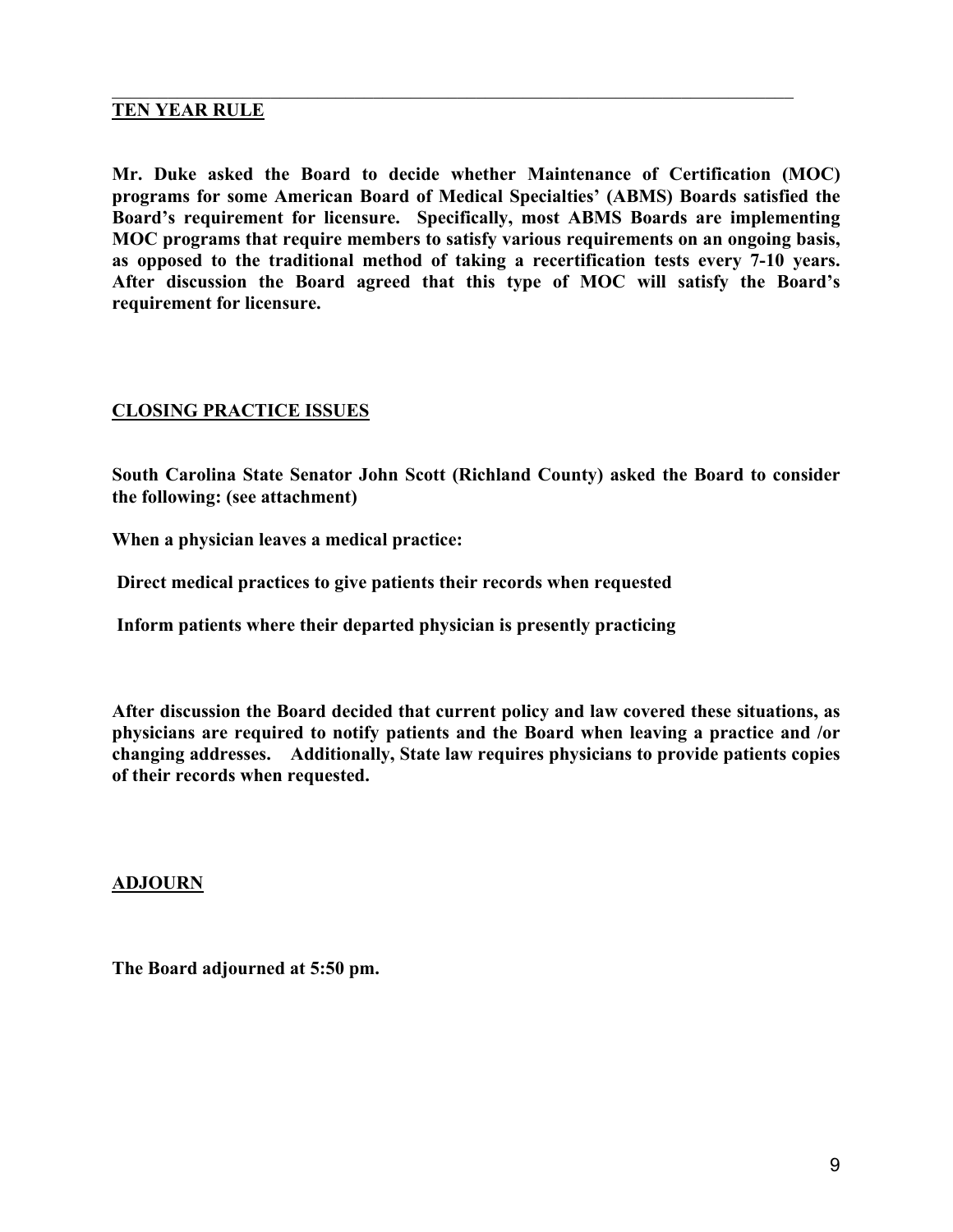# **BOARD RECONVENES**

## **The Board reconvened on Tuesday, August 3, at 8:30 am**

**Steven Fass, M.D. 2009 – 353 Final Order Hearing**

 **A motion was made by Dr. Kowalski as follows:** 

- **Public Reprimand**
- **Suspension stayed upon payment of \$1,000.00 fine and \$620.00 Court Cost**

 $\mathcal{L}_\mathcal{L} = \{ \mathcal{L}_\mathcal{L} = \{ \mathcal{L}_\mathcal{L} = \{ \mathcal{L}_\mathcal{L} = \{ \mathcal{L}_\mathcal{L} = \{ \mathcal{L}_\mathcal{L} = \{ \mathcal{L}_\mathcal{L} = \{ \mathcal{L}_\mathcal{L} = \{ \mathcal{L}_\mathcal{L} = \{ \mathcal{L}_\mathcal{L} = \{ \mathcal{L}_\mathcal{L} = \{ \mathcal{L}_\mathcal{L} = \{ \mathcal{L}_\mathcal{L} = \{ \mathcal{L}_\mathcal{L} = \{ \mathcal{L}_\mathcal{$ 

• **Continuation of Private Agreement** 

**Motion Seconded by Dr. Ball** 

**All in Favor** 

**Motion Carries** 

**Christine Lamoureaux, M.D. Applicant for licensure**

**Applicant appeared via teleconference** 

**The Board approved applicant to pursue licensure in this state.** 

**All in favor** 

**Yasser Naveed Mir, M.D. Applicant for licensure**

**Applicant appeared via teleconference** 

**The Board approved applicant to pursue licensure in this state.** 

**All in favor**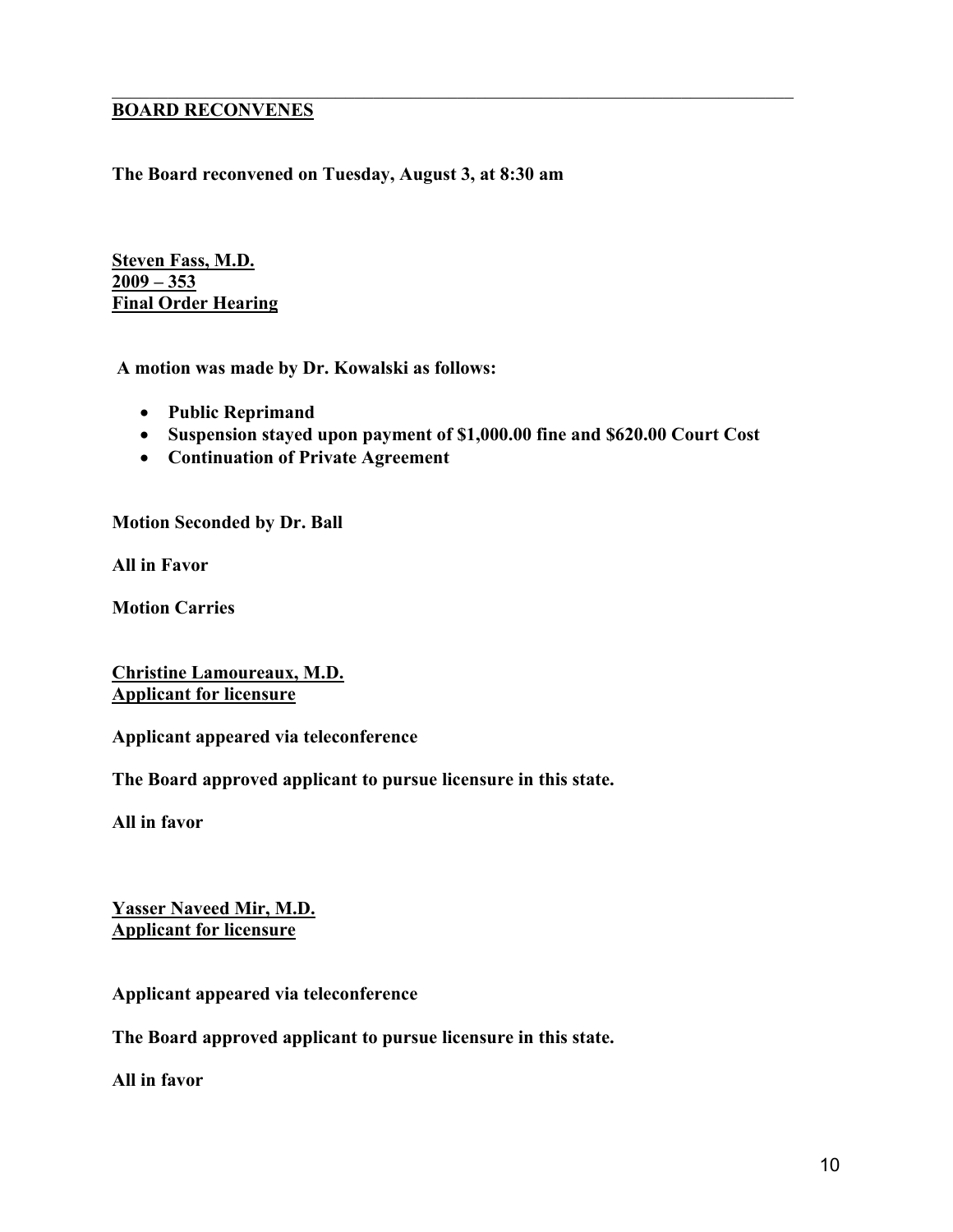#### **Dean A Floyd, M.D. 2006 – 522 Final Order Hearing**

**A motion was made by Dr. Turner as follows:** 

- **Accept Memorandum of Agreement**
- **Public Reprimand**
- **Pay \$1,000.00 fine and Court Cost of \$290.37 to be paid within six months**

 $\mathcal{L}_\mathcal{L} = \{ \mathcal{L}_\mathcal{L} = \{ \mathcal{L}_\mathcal{L} = \{ \mathcal{L}_\mathcal{L} = \{ \mathcal{L}_\mathcal{L} = \{ \mathcal{L}_\mathcal{L} = \{ \mathcal{L}_\mathcal{L} = \{ \mathcal{L}_\mathcal{L} = \{ \mathcal{L}_\mathcal{L} = \{ \mathcal{L}_\mathcal{L} = \{ \mathcal{L}_\mathcal{L} = \{ \mathcal{L}_\mathcal{L} = \{ \mathcal{L}_\mathcal{L} = \{ \mathcal{L}_\mathcal{L} = \{ \mathcal{L}_\mathcal{$ 

• **Ethics course and record-keeping course approved by the Board to be completed within one year** 

**Motion seconded by Dr. Ball** 

**All in Favor** 

**Motion Carries** 

## **Christopher Ming Tai Tang, M.D. Applicant for licensure**

**Dr. Kowalski made a motion to allow applicant to pursue licensure in this state.** 

**Dr. Ball seconded the motion.** 

**All in favor** 

**Motion carries** 

#### **RESPIRATORY CARE COMMITTEE RECOMMENDATIONS**

#### **JUNE 18, 2010**

## **FROM: Patricia Blakely, RCP, Chairman SC Respiratory Care Committee**

**Members in attendance:** Ms. Patricia Blakely, RCP, Chairman; Elgin; Dr. Antine Stenbit, Charleston and Mr. James Woody, RCP, Belton, Ms. Marie Whitner of Greenville; Ms. Tracy Hancock Fields, Florence and Mr. Don McMahan, RCP of Simpsonville

# **Agenda Topics: Applicants for Permanent Licensure**

To follow is a list of 15 RCP's who are currently on temporary licenses. They have met all the requirements for permanent license and are now requesting to update from the temporary license to the permanent license. Those with an asterisk (\*) have answered "yes" on their application and will be discussed at the RCP Committee Meeting.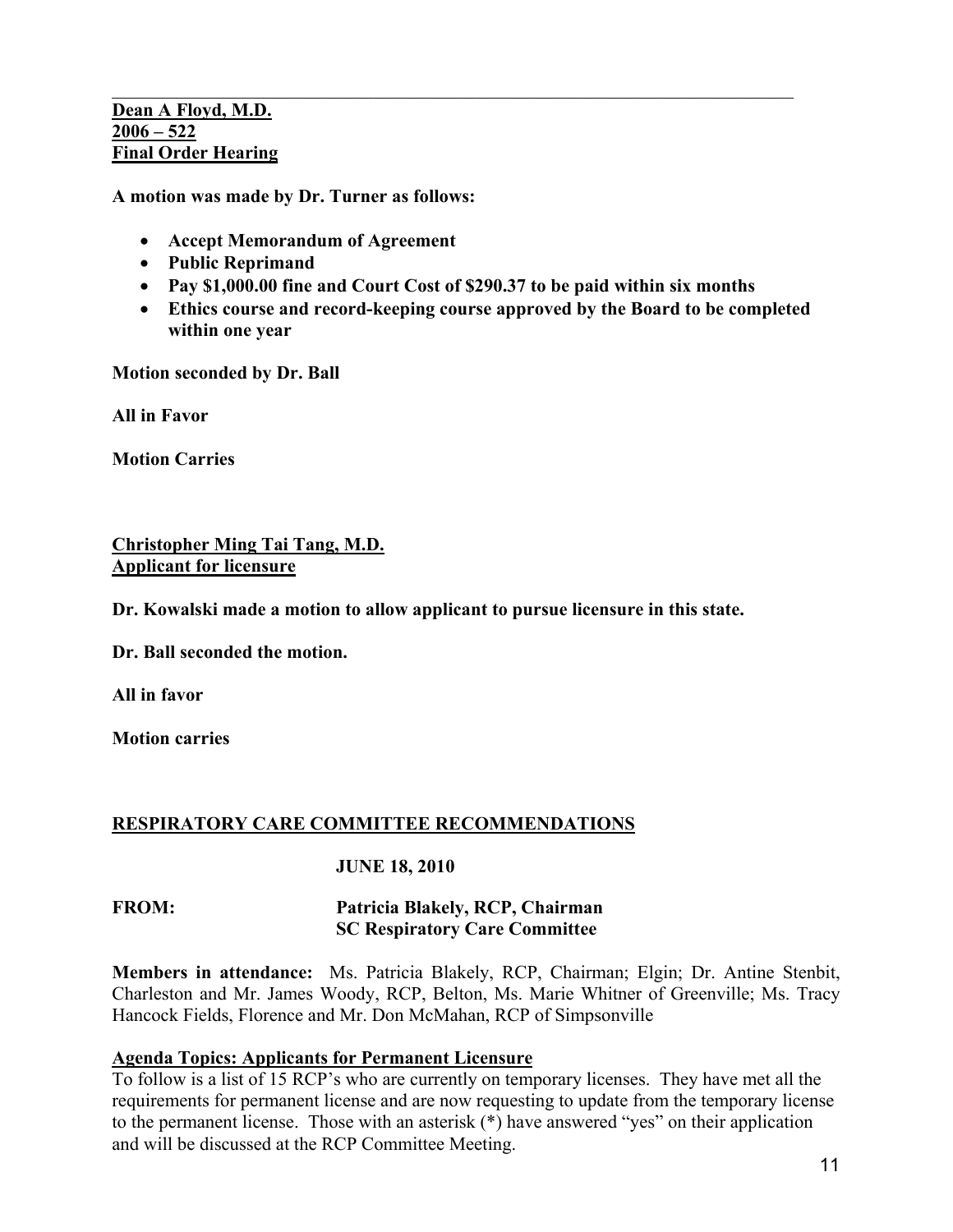The Committee reviewed the following (4) individuals who had 'yes' answers on their application:

 $\mathcal{L}_\mathcal{L} = \{ \mathcal{L}_\mathcal{L} = \{ \mathcal{L}_\mathcal{L} = \{ \mathcal{L}_\mathcal{L} = \{ \mathcal{L}_\mathcal{L} = \{ \mathcal{L}_\mathcal{L} = \{ \mathcal{L}_\mathcal{L} = \{ \mathcal{L}_\mathcal{L} = \{ \mathcal{L}_\mathcal{L} = \{ \mathcal{L}_\mathcal{L} = \{ \mathcal{L}_\mathcal{L} = \{ \mathcal{L}_\mathcal{L} = \{ \mathcal{L}_\mathcal{L} = \{ \mathcal{L}_\mathcal{L} = \{ \mathcal{L}_\mathcal{$ 

- 1) **Eddie C. Dawson, RCP** answered "YES" to question #11 on his application to "Have you ever been arrested, indicted, or convicted, pled nolo contendere for violation of any federal, state or local law (other than minor traffic violation)? In 2001 Mr. Dawson's license was suspended due to false information dealing with child support, when in fact he and his son were not residing in MS. All Charges were dropped and his license was restored since son never lived in MS. In 2004 he was arrested for possession of marijuana, less than an ounce and was charged as a misdemeanor. Dr. Stenbit made a motion to recommend for permanent license. Marie Whitner seconded the motion. Motion Carries.
- 2) **Angela Paulette Hicks, RPC** answered "YES" to question #10 on her application to "Have you ever discontinued the practicing as a Respiratory Care Practitioner for any reason for one month or more?" In 2000 – 2002 she did not work in the Respiratory field, just her choice, and #11 "Have you ever been arrested, indicted, or convicted, pled nolo contendere for violation of any federal, state or local law (other than minor traffic violation)? Ms. Hicks was arrested for DUI in 1988 or 1989. She pled nolo contendere. Dr. Stenbit made a motion that we recommend for permanent license. Don McMahan seconded the motion. Motion Carries.
- 3) **Carol Lynne Robinson, RCP** answered "YES" to question #10 on her application "Have you ever discontinued the practicing as a Respiratory Care Practitioner for any reason for one month or more?" Ms. Robinson states she discontinued practice after the birth of her second child to be a stay at home mom. She went back to work in 2002 to keep up her skills and stopped again in 2005. James A Woody made a motion to recommend for permanent license. Dr. Stenbit seconded the motion. Motion carries.
- 4) **Christine Sikes, RCP** answered "YES" to question #10 on her application to "Have you ever discontinued the practicing as a Respiratory Care Practitioner for any reason for one month or more?" Ms. Sikes stated she took several months off for extended relocation/vacation trip across the country in an RV. Dr. Stenbit made a motion to recommend permanent license. James Woody seconded the motion. Motion Carries.

# **NEXT MEETING DATE**

The Committee's next meeting is scheduled for Friday, September 17, 2010

# **Dr. Welsh moved to accept the Committee's Recommendation and Dr. Kowalski seconded the motion.**

# **All in favor**

**Motion carries**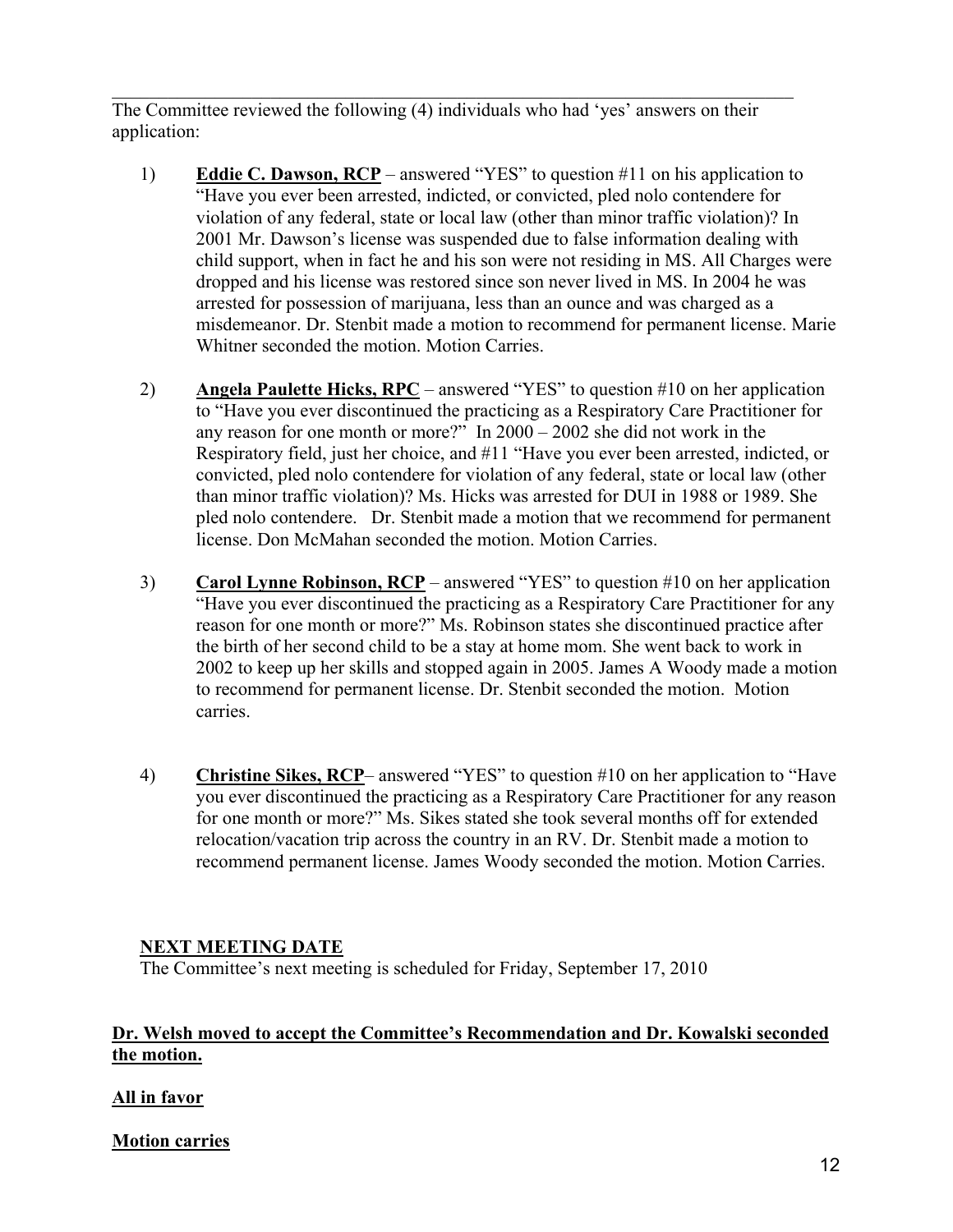## **Arthur Wood, M.D. Applicant for licensure**

**Dr. Chow made a motion to allow applicant to pursue licensure in this state.** 

 $\mathcal{L}_\mathcal{L} = \{ \mathcal{L}_\mathcal{L} = \{ \mathcal{L}_\mathcal{L} = \{ \mathcal{L}_\mathcal{L} = \{ \mathcal{L}_\mathcal{L} = \{ \mathcal{L}_\mathcal{L} = \{ \mathcal{L}_\mathcal{L} = \{ \mathcal{L}_\mathcal{L} = \{ \mathcal{L}_\mathcal{L} = \{ \mathcal{L}_\mathcal{L} = \{ \mathcal{L}_\mathcal{L} = \{ \mathcal{L}_\mathcal{L} = \{ \mathcal{L}_\mathcal{L} = \{ \mathcal{L}_\mathcal{L} = \{ \mathcal{L}_\mathcal{$ 

**Dr. Gardner seconded the motion.** 

**All in favor** 

**Motion carries** 

**Mohammad T. Javed, M.D. Applicant for licensure**

**Dr. Costa made a motion to deny licensure.** 

**Dr. Ball seconded the motion.** 

**No Vote Taken** 

**Dr. Kowalski made a second motion to allow applicant to pursue licensure in this state.** 

**Dr. deHoll seconded the motion.** 

**Dr. Chow, Dr. Ball, and Dr. Costa dissented** 

**Motion carries** 

**Gary Harrington, M.D Applicant for licensure**

**Application Withdrawn**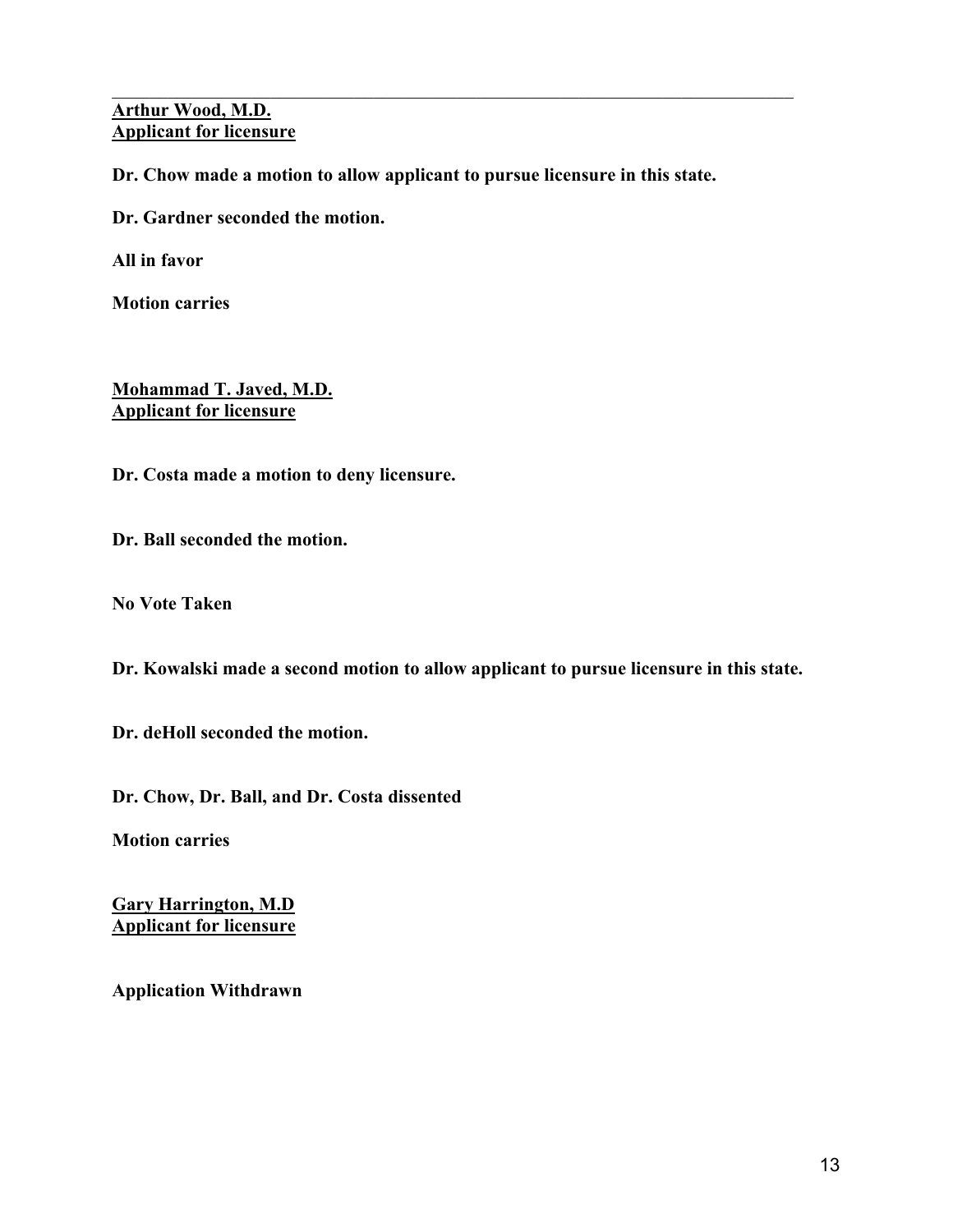#### $\mathcal{L}_\mathcal{L} = \{ \mathcal{L}_\mathcal{L} = \{ \mathcal{L}_\mathcal{L} = \{ \mathcal{L}_\mathcal{L} = \{ \mathcal{L}_\mathcal{L} = \{ \mathcal{L}_\mathcal{L} = \{ \mathcal{L}_\mathcal{L} = \{ \mathcal{L}_\mathcal{L} = \{ \mathcal{L}_\mathcal{L} = \{ \mathcal{L}_\mathcal{L} = \{ \mathcal{L}_\mathcal{L} = \{ \mathcal{L}_\mathcal{L} = \{ \mathcal{L}_\mathcal{L} = \{ \mathcal{L}_\mathcal{L} = \{ \mathcal{L}_\mathcal{$ **JOINT PHARMACIST ADMINISTERED INFULENZA VACCINES COMMITTEE**

**Legislation enacted in the 2010 legislative session requires the Board to appoint 2 members to the ad hoc Joint Pharmacist Administered Influenza Committee whose purpose is to assist and advise the Board in establishing a written protocol for the purpose of authorizing pharmacists to administer influenza vaccines without an order of a practitioner.** 

**Dr. Costa made a motion, seconded by Dr. Ball with unanimity by the Board appointed Dr. Ralph Riley, family practitioner from Saluda and Dr. Henry Cupstid, family practitioner from Cowpens to the Committee.** 

**Additionally, Dr. Turner moved to appoint Dr. Ball as liaison for the Medical Board with the Committee. Dr. Gardner seconded the motion and all Board members were in favor.** 

# **SOUTH CAROLINA BOARD OF PHARMACY POLICY # 138**

**Mr. Spoon presented for the Board's consideration the Pharmacy Board's Policy pertaining to immunizations (See attachment).** 

**Dr. Ball asked Ms. Sally Rogers representing the American Academy of Family Physicians to comment on the policy. She told the Board that she believed this policy indicated that pharmacists could administer immunizations with broad general protocols** 

**Mr. Spoon indicated that he believed the policy conflicted with House Bill 3393 (Influenza Vaccine Protocol) and offered a draft policy (see attachment) for the Board's consideration.** 

**After a lengthy discussion the Board asked Mr. Spoon to continue working on the policy with the Board and have a policy that reflects the Board's position on this issue.** 

# **POST-EXPOSURE PROPHYLAXIS**

**Dr. Ball proposed and the Board approved the following policy:** 

**Post-Exposure Prophylaxis (PEP) is often recommended by numerous medical professional and public health organizations (notably the Centers for Disease Control [CDC], the American Public Health Association/ World Health Organization's Control of Communicable Diseases Manual, the American Academy of Pediatrics Red Book, or the**